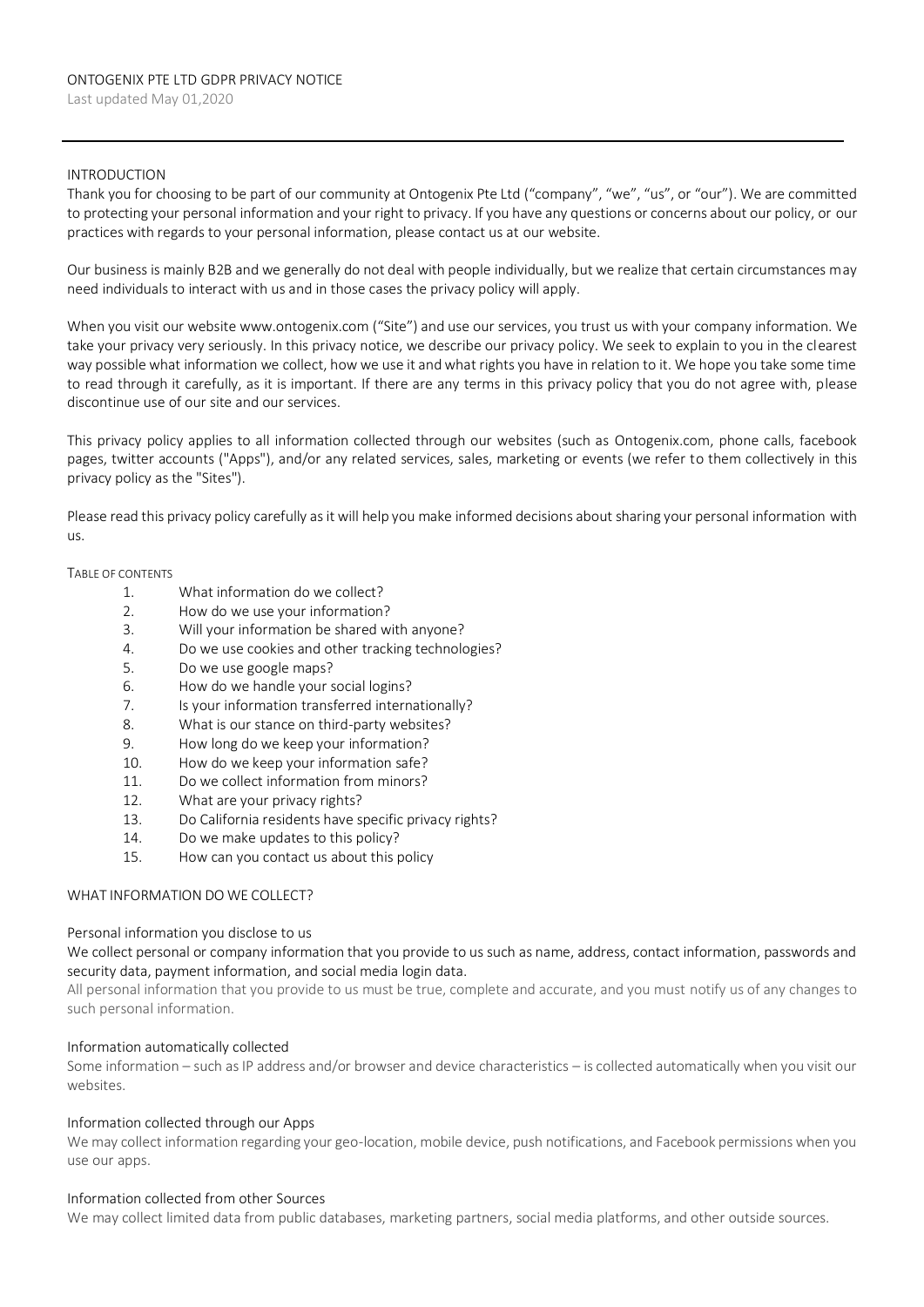## HOW DO WE USE YOUR INFORMATION?

We process your information for purposes based on legitimate business interests, the fulfillment of our contract with you, compliance with our legal obligations, and/or your consent. We do not display any part of the identifiable information on the website or public places.

## WILL YOUR INFORMATION BE SHARED WITH ANYONE?

We only share information with your consent, to comply with laws, to protect your rights, or to fulfill business obligations.

### DO WE USE COOKIES AND OTHER TRACKING TECHNOLOGIES?

We may use cookies and other tracking technologies to collect and store your information.

### IS YOUR INFORMATION TRANSFERRED INTERNATIONALLY?

We may transfer, store, and process your information in countries other than your own.

### WHAT IS OUR STANCE ON THIRD-PARTY WEBSITES?

In Short: We are not responsible for the safety of any information that you share with third-party providers who advertise, but are not affiliated with, our websites.

## HOW LONG DO WE KEEP YOUR INFORMATION?

We keep your information for as long as necessary to fulfill the purposes outlined in this privacy policy unless otherwise required by law.

We will only keep your personal information for as long as it is necessary for the purposes set out in this privacy policy, unless a longer retention period is required or permitted by law (such as tax, accounting or other legal requirements). No purpose in this policy will require us keeping your personal information for longer than two years.

When we have no ongoing legitimate business need to process your personal information, we will either delete or anonymize it, or, if this is not possible (for example, because your personal information has been stored in backup archives), then we will securely store your personal information and isolate it from any further processing until deletion is possible.

## HOW DO WE KEEP YOUR INFORMATION SAFE?

We aim to protect your personal information through a system of organizational and technical security measures.

We have implemented appropriate technical and organizational security measures designed to protect the security of any personal information we process. However, please also remember that we cannot guarantee that the internet itself is 100% secure. Although we will do our best to protect your personal information, transmission of personal information to and from our Sites is at your own risk. You should only access the services within a secure environment.

### DO WE COLLECT INFORMATION FROM MINORS?

We do not knowingly solicit data from or market to children under 18 years of age. By using the Sites, you represent that you are at least 18 or that you are the parent or guardian of such a minor and consent to such minor dependent's use of the Site [and App]. If we learn that personal information from users less than 18 years of age has been collected, we will deactivate the account and take reasonable measures to promptly delete such data from our records. If you become aware of any data we have collected from children under age 18, please contact us at through our web page contact form.

### WHAT ARE YOUR PRIVACY RIGHTS?

In some regions, such as the European Economic Area, you have rights that allow you greater access to and control over your personal information. You may review, change, or terminate your account at any time.

[In some regions (like the European Economic Area), you have certain rights under applicable data protection laws. These may include the right (i) to request access and obtain a copy of your personal information, (ii) to request rectification or erasure; (iii) to restrict the processing of your personal information; and (iv) if applicable, to data portability. In certain circumstances, you may also have the right to object to the processing of your personal information. To make such a request, please use the contact details on our website. We will consider and act upon any request in accordance with applicable data protection laws.

If we are relying on your consent to process your personal information, you have the right to withdraw your consent at any time. Please note however that this will not affect the lawfulness of the processing before its withdrawal. We may also decide to store other information after anonymizing the data.